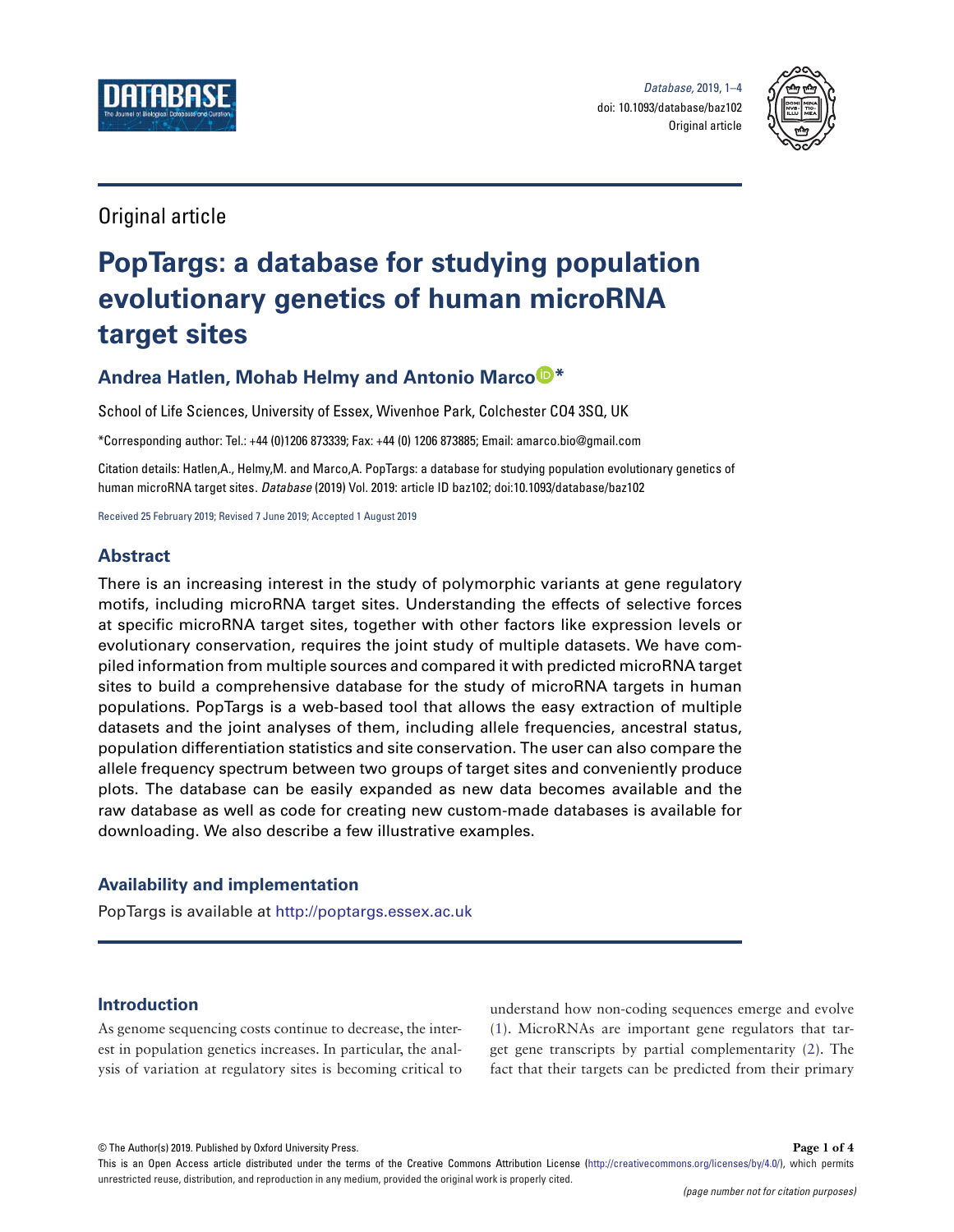sequence has been exploited to study the potential impact of single-nucleotide polymorphisms at their target sites. Indeed, a number of studies have reported selective pressures at these target sites by investigating the variation in populations [\(3](#page-3-2)[–6\)](#page-3-3).

A number of databases for analyzing polymorphic microRNA target sites exists (e.g. [\(7\)](#page-3-4)). However, these databases are designed to explore the functional and biomedical implications of single-nucleotide polymorphisms. Despite the interest in population genetics at microRNA target sites, there is currently not a dedicated platform to study evolutionary and population genetics at canonical microRNA target sites. Here we aim to fill this gap. We have developed a database which cross-links allele frequencies and other variables of evolutionary interest at predicted microRNA target sites, as well as expression and evolutionary conservation information from other sources, permitting the analysis of frequency spectrums and population differentiation at target sites.

## **Methods**

## Source of data

The human 3'UTRs were downloaded with BiomaRt [\(8\)](#page-3-5) and the BiomaRt R package [\(9\)](#page-3-6) from Ensembl database version 96 (human genome assembly GRCh38), and keeping only 3'UTRs from protein-coding transcripts. All mature human microRNAs were downloaded from miRBase version 22 [\(10\)](#page-3-7). SNPs were also retrieved from the 1000 Genomes Project [\(11\)](#page-3-8) as compiled in dbSNP Build 151 [Ensembl Variation 96] [\(12\)](#page-3-9). Genes were classified as 'over-' or 'under-expressed' by tissue according to the Bgee database, version 14.0 [\(13\)](#page-3-10). MicroRNA tissue expression information was obtained from five RNA-Seq datasets from Meunier et al. [\(14\)](#page-3-11) and 46 datasets cataloged in miRmine [\(15\)](#page-3-12) (accession numbers are listed in [Supplementary Table 1\)](https://academic.oup.com/database/article-lookup/doi/10.1093/database/baz102#supplementary-data). The microRNA data was classified into four groups for analysis, based on their expression in each tissue: (i) zero RPM (reads per million), (ii) broad expression (*>*50 RPM), (iii) high expression (*>*500 RPM) and (iv) specifically expressed in one tissue (highly expressed compared to the other tissues: 1.5 times the interquartile range plus the upper quartile across tissues. Target and near-target (one nucleotide difference with a target) sites were found using seedVicious 1.1 [\(16\)](#page-3-13), which predicts canonical target sites without filtering out for sequence conservation. Only SNP locations in which one allele was a target and another allele was a near-target were further considered. This important feature allows the study of target sites that are not in the reference genome, but that can be targets in some populations (see 'Results and Discussion' section).

#### Access and implementation

The database is built in MySQL, and it is freely accessible via a dedicated web portal at [https://poptargs.essex.ac.](https://poptargs.essex.ac.uk/) [uk/.](https://poptargs.essex.ac.uk/) The database provides three main options to explore microRNA target sites. First, users can search (Search tab) specific microRNAs or genes, or compare the allele frequencies between two lists of microRNAs or genes (User lists tab). The web form also gives the option to plot the allele frequencies side to side to a fast visual inspection of results. In the computation of these plots, only unique SNPs are used to avoid duplicated results, and P values from the two one-tailed Kolmogorov–Smirnov tests are provided for convenience. Alternatively, the users may browse the database (Browse tab) and select microRNAs with specific expression profiles and/or sequence conservation. This data can be retrieved for all or for specific human populations. The database also provides computations for target sites in the reverse complement strand to the transcript, which can be used as background distributions for statistical purposes. Finally, the user has the option to download the whole MySQL database (Downloads tab). Researchers can also create their own databases with custom sequences as we also provide the source code and full instructions at [https://](https://github.com/ash8/PopTargs) [github.com/ash8/PopTargs.](https://github.com/ash8/PopTargs)

## **Results and Discussion**

The basic search function of PopTargs is the 'Search' form. Users can look for microRNAs or genes (Ensembl unique IDs) to find out potential polymorphic sites in which one of the targets is a target site. For each target site, the output reports the following features: (i) gene, transcript and SNP accession numbers, with links to the data source; (ii) SNP chromosome and position with a link to the UCSC Genome Browser [\(17\)](#page-3-14); (iii) ancestral and target alleles, together with allele and derived allele frequencies; and (iv) PhyloP scores (average for the whole target site) as pre-computed in UCSC [\(18\)](#page-3-15).

In addition, for each microRNA, the database reports whether it is catalogued as 'high-quality' in miRBase and whether it exists in MirGeneDB [\(19\)](#page-3-16) and if the mature sequence is the same or not between these two databases. Users can also provide lists of mature microRNAs' names and gene names in the User lists form.

As we considered near-targets (see above) during the database assembly, the user will also find target sites that are not in the reference genome, yet one of the alleles is associated with a target site. This feature can be exploited to detect putative target sites not present in the current reference genome sequence (see discussion at the end of this section). The table provides the population frequencies of the target allele and also reports which allele is ancestral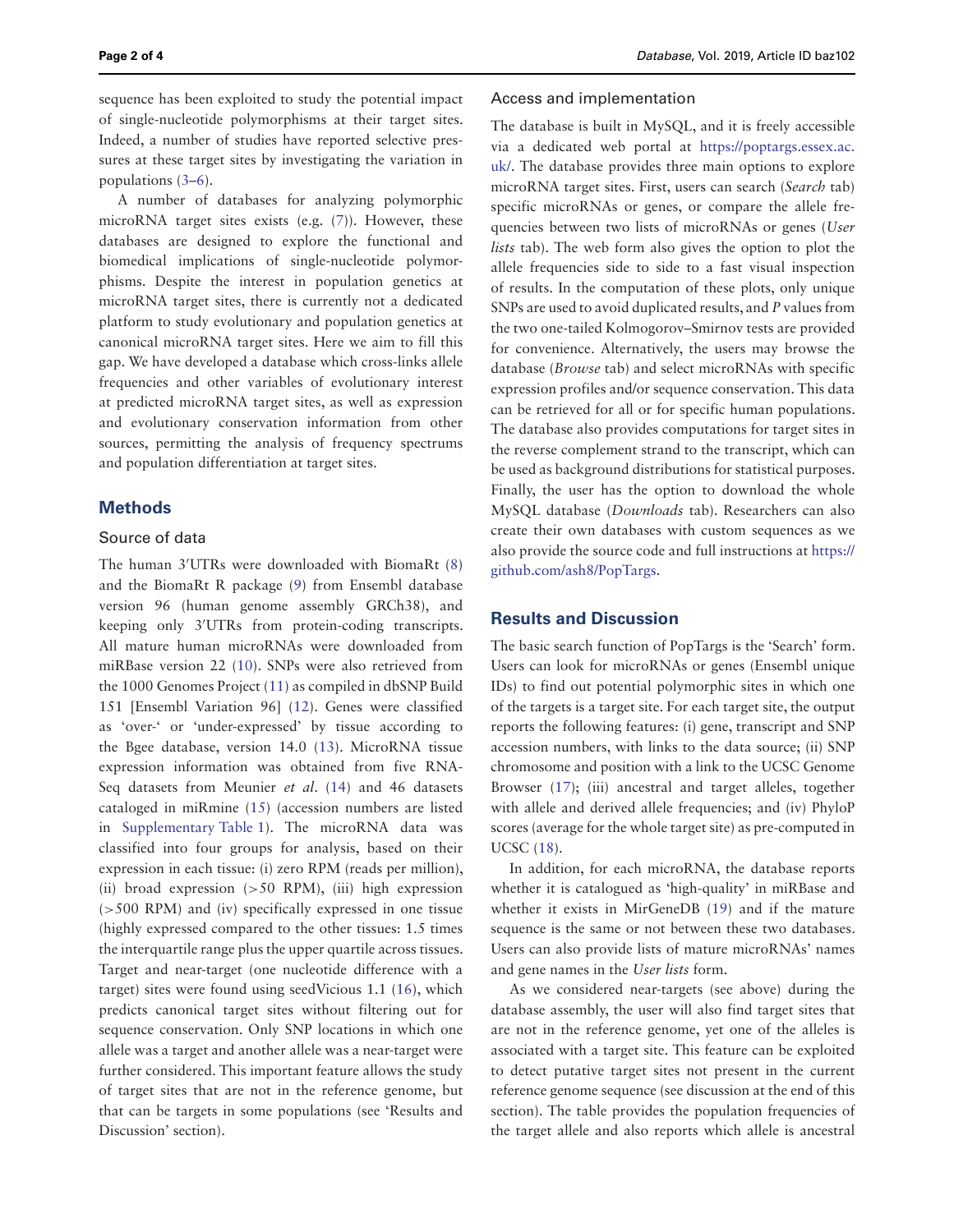

<span id="page-2-0"></span>**Figure 1.** Allele frequency distributions as generated from the PopTargs web server. The left panel shows the target allele frequency distribution for microRNAs highly expressed in testes (grey bars) and for microRNAs whose expression was not detected in testes (white bars). Likewise, the right panel shows the target allele frequency distribution of derived alleles, that is, where the ancestral allele is a non-target. The latter plot is also often called the site frequency spectrum.

<span id="page-2-1"></span>**Table 1.** Target sites for testis-expressed microRNAs with a high degree of population differentiation

| MicroRNA          | Gene               | <b>SNP</b> | Target is<br>ancestral | <b>EAS</b> | AMR    | <b>AFR</b> | <b>EUR</b> | <b>SAS</b> | All    | Fst    |
|-------------------|--------------------|------------|------------------------|------------|--------|------------|------------|------------|--------|--------|
| $mR-202-5p$       | ATP1A1             | rs1885802  | yes                    | 0.0427     | 0.1268 | 0.8109     | 0.0338     | 0.0450     | 0.2559 | 0.7914 |
| $m$ i $R-130a-3p$ | SLC30A9            | rs12511999 | yes                    | 0.0486     | 0.2363 | 0.9130     | 0.2495     | 0.2219     | 0.3773 | 0.7302 |
| $m$ i $R-513a$    | TCERG1             | rs3822506  | no                     | 0.7183     | 0.1167 | 0.0325     | 0.0915     | 0.2198     | 0.2307 | 0.7224 |
| $m$ i $R-151a-3p$ | <b>MTAP</b>        | rs12003714 | no                     | 0.9921     | 0.9380 | 0.2042     | 0.9950     | 0.8824     | 0.7567 | 0.8638 |
| $let$ -7a-5 $p$   | <b>MTAP</b>        | rs7875199  | yes                    | 0.0536     | 0.0576 | 0.7958     | 0.0070     | 0.1288     | 0.2555 | 0.7997 |
| $mR-24-3p$        | SCN <sub>2</sub> B | rs624328   | no                     | 0.9405     | 0.8905 | 0.2519     | 0.9513     | 0.9673     | 0.7601 | 0.7674 |
| $mR-192-5p$       | C12orf65           | rs1533703  | yes                    | 0.9980     | 0.7262 | 0.1490     | 0.7694     | 0.7945     | 0.6512 | 0.7074 |
| miR- $25/92a-3p$  | PTK6               | rs186332   | no                     | 0.9643     | 0.8732 | 0.0469     | 0.9284     | 0.5930     | 0.6304 | 0.8487 |
|                   |                    |            |                        |            |        |            |            |            |        |        |

The target allele frequencies are provided for East Asian (EAS), Mixed American (AMR), African (AFR), European (EUR) and South Asian (SAS) populations, as described in the 1000 genomes project (see 'Methods' section).

to human populations. Lists of microRNAs of interest can be obtained from miRBase [\(10\)](#page-3-7) but also from curated databases that may allow the filtering of microRNAs based on evolutionary conservation or other features (e.g. Mir-GeneDB [\(19\)](#page-3-16)). The possibility of providing lists of both microRNAs and genes helps to narrow down the targets of interest when a specific subset of experimentally validated interactions (for instance, from TarBase [\(20\)](#page-3-17) or miRTar-Base [\(21\)](#page-3-18)) is to be explored. The database also allows the possibility of plotting allele frequencies for the queried microRNA/gene interactions. In this case, one can plot the allele frequencies at target sites and compare it with the allele frequencies of either an alternative list of microRNAs or an alternative list of genes. This is particularly handy when visually exploring large amount of data (see below).

To explore variation at target sites in pre-computed lists, the 'Browse' form allows to study microRNAs with different levels of expression, expression breath, evolutionary conservation and even sub-population structure. For instance, we recently reported that in human populations there is detectable selection against microRNA target sites [\(6\)](#page-3-3). We can explore some specific cases with PopTargs. If we use the Browse option, we can compare target sites for microRNAs highly expressed in testis (for instance) versus microRNAs not detected in testis. PopTargs will produce an allele frequency and a derived allele frequency plot, showing that the frequency of the target allele is significantly lower for the targets of highly expressed microRNAs [\(Figure 1\)](#page-2-0). This result suggests that when a target site for a testis microRNA randomly appears in a testis expressed gene, there will be selective pressures to remove this allele from the population.

We can download a full table with the results, which will contain allele and derived allele frequencies but also the target allele frequencies for different human populations and the estimated Fst [\(22\)](#page-3-19). From the results produced,